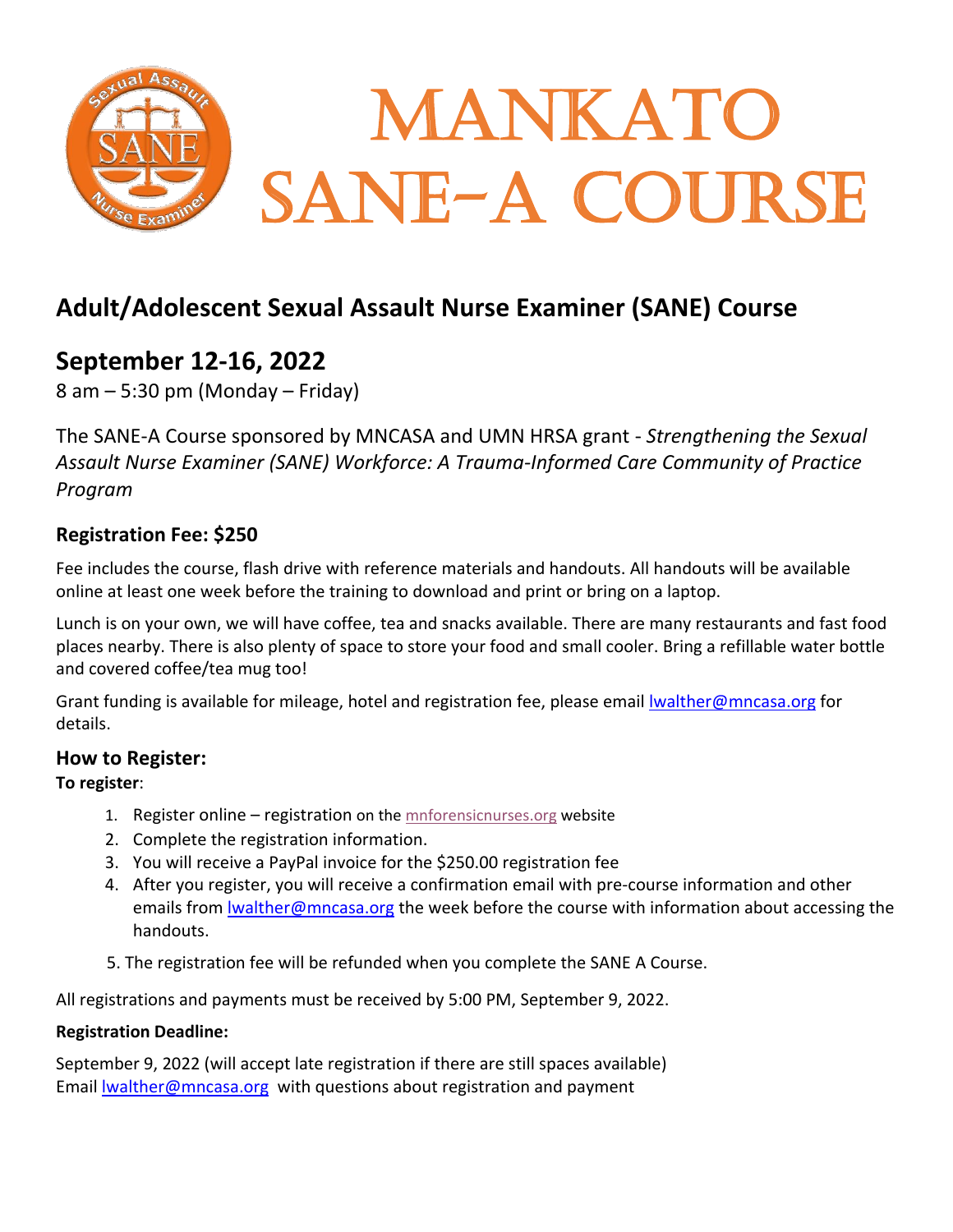## **Cancellations:**

If an applicant withdraws registration prior to Friday September 9, 2022 the registration fee, less a \$25.00 handling charge, will be refunded. No refunds will be provided after September 9, 2022.

#### **Location:**

Hubbard Building Room 201 – Collaborative Space 424 North Riverfront Dr. Mankato, MN 56001

#### **Accommodations:** (there are many more within a few miles)

*Attendees are responsible for costs associated with accommodations, the hotel costs will be refunded to you after the training is finished.*

## **Parking:**

Free parking at the Hubbard Building

## **Additional Course Information:**

- To become a SANE you must have a Registered Nursing (RN) license and two years of clinical practice, this is a guideline set by the IAFN.
- The SANE training provides the minimum course hours necessary to meet the SANE A Course eligibility requirements to apply to sit for the Commission for Forensic Nursing Certification examinations
- The SANE Training is a lecture based training designed as a basic course for those new to the specialized area of caring for sexual assault patients in the role of the sexual assault nurse examiner
- The 40 hour Adult/Adolescent Didactic SANE Training is designed to provide the adult/adolescent SANE with the foundational knowledge and critical thinking skills necessary to provide holistic, comprehensive care to adult and adolescent sexual assault patient populations. There is a separate, additional 16 hour Clinical skills Lab available for the "hands-on" portion of the SANE Training. Information about Clinical Skills Labs will be available at the SANE training.
- Components of the 40 hour didactic training include:
	- 1. Overview of Forensic Nursing and Sexual Violence
	- 2. Victim Responses and Crisis Intervention
	- 3. Collaborating with Community Agencies
	- 4. Medicolegal History Taking
	- 5. Observing and Assessing Physical Examination Findings
	- 6. Medicolegal Specimen Collection
	- 7. Medicolegal Photography
	- 8. Sexually Transmitted Infection Testing and Prophylaxis
	- 9. Pregnancy Testing and Prophylaxis
	- 10. Medicolegal Documentation
	- 11. Discharge and Follow-Up Planning